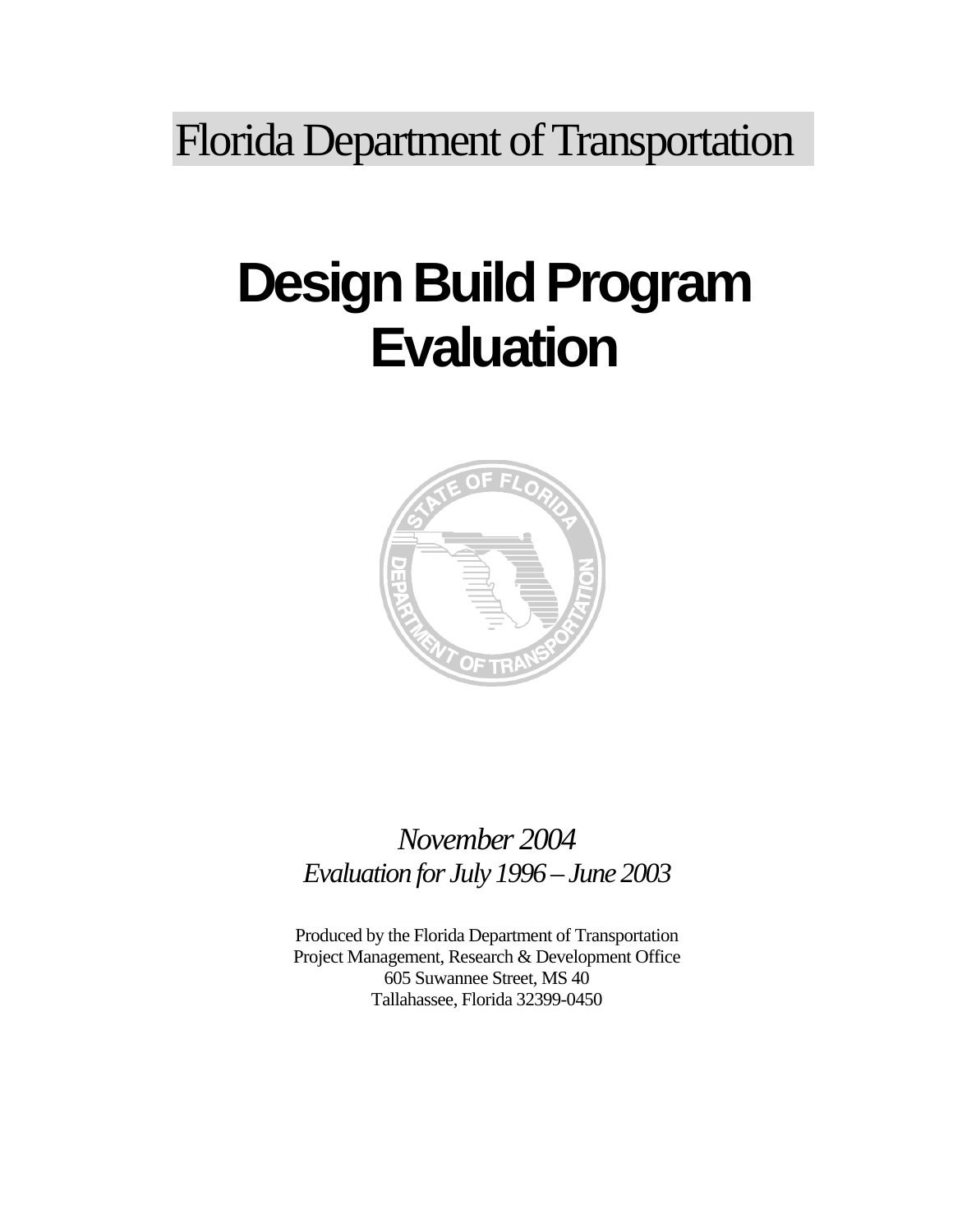### **TABLE OF CONTENTS**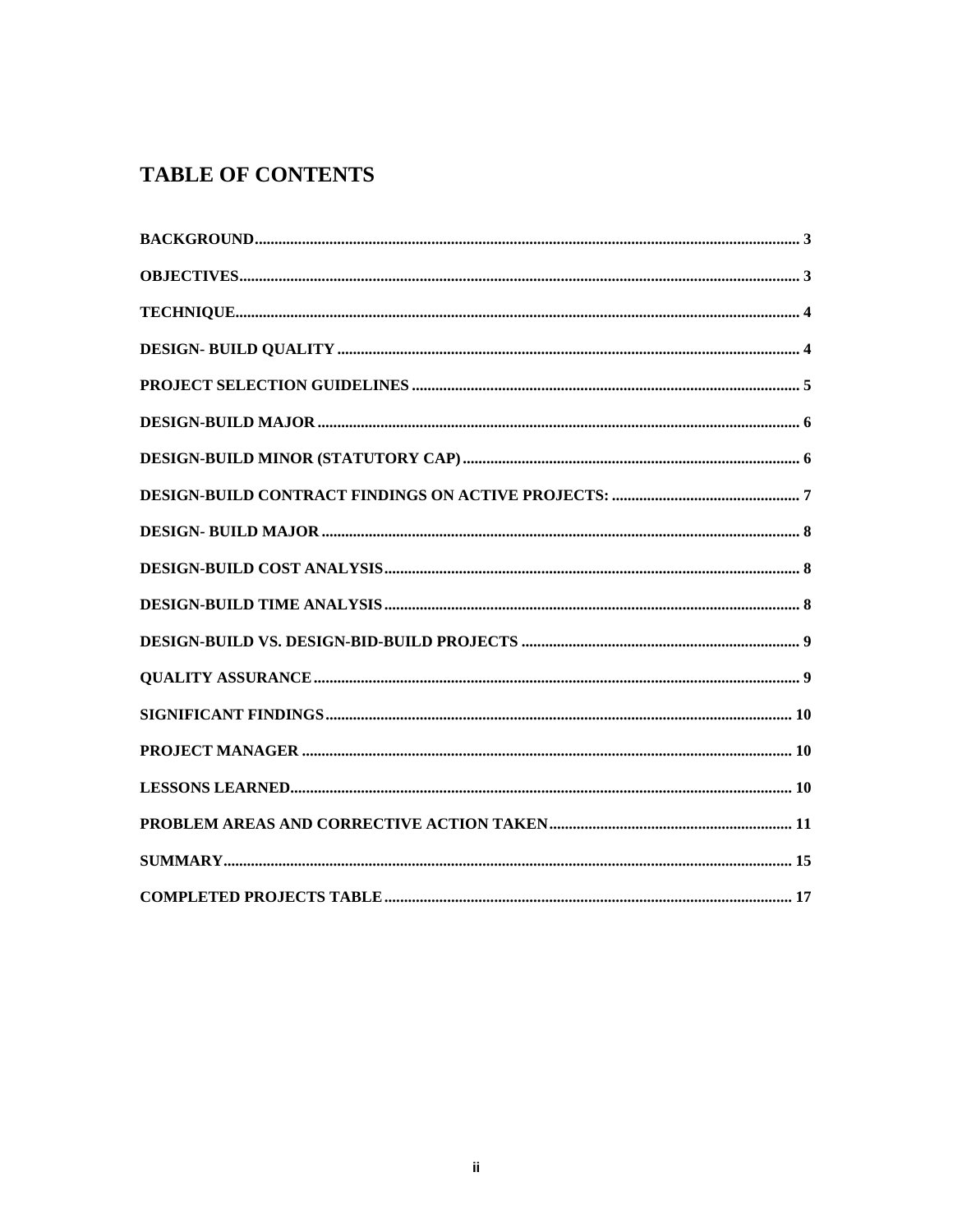## Design-Build Contracting

#### **BACKGROUND**

The Design-Build technique was the first innovative contracting concept to be used in Florida. It originated with the 1987 legislative statute authorizing the Department to experiment with a \$50 million pilot program. Resurfacing, bridge replacement, new construction, multi-lane new construction, reconstruction, and fixed capital outlay and parking garages were all identified as potential Design-Build projects. The use of the Design-Build concept opened up a new degree of flexibility for innovations by both the design engineer and the construction contractor, while allowing the project design to be tailored to the contractor's strengths. In addition, Design-Build contracting allowed the contractor to optimize his work force, equipment, and scheduling.

In 1995, the Florida Legislature authorized the Department to use the Design-Build process for buildings, major bridges, and rail corridor projects. In 1996, this authority was further expanded to include all project types as a part of the "innovative" practices package. The Department is required to comply with the annual contracting monetary cap set by the statute for Innovative Contracting.

In November 2001, the Florida Governor announced an economic stimulus initiative to accelerate 63 road building projects with an estimated cost of \$668 million. The legislation authorized the Department of Transportation, until June 30, 2003, to combine right-of-way services with the design and construction phases of any project awarded, except for a resurfacing or minor bridge project. It also allows the Department to enter into Design-Build contracts prior to obtaining title to all necessary right of ways. However, construction activities are prohibited on any portion of a project for which the department has not obtained title. These changes allow construction to begin much sooner than originally scheduled.

#### **OBJECTIVES**

There are three main objectives to Design-Build:

**Time**: Compared to traditional contract procurement, time is saved when the project construction begins during design. Design-Build assigns the design and construction to one firm, and where possible, allows construction to begin before plans are complete. This reduces administrative costs and effort.

**Responsibility:** Design-Build provides a single point of responsibility for quality, cost and schedule from design through construction. This reduces change orders and claims due to errors and omissions.

**Innovation**: Design-Build allows the contractor maximum flexibility to choose innovative designs, materials and construction techniques.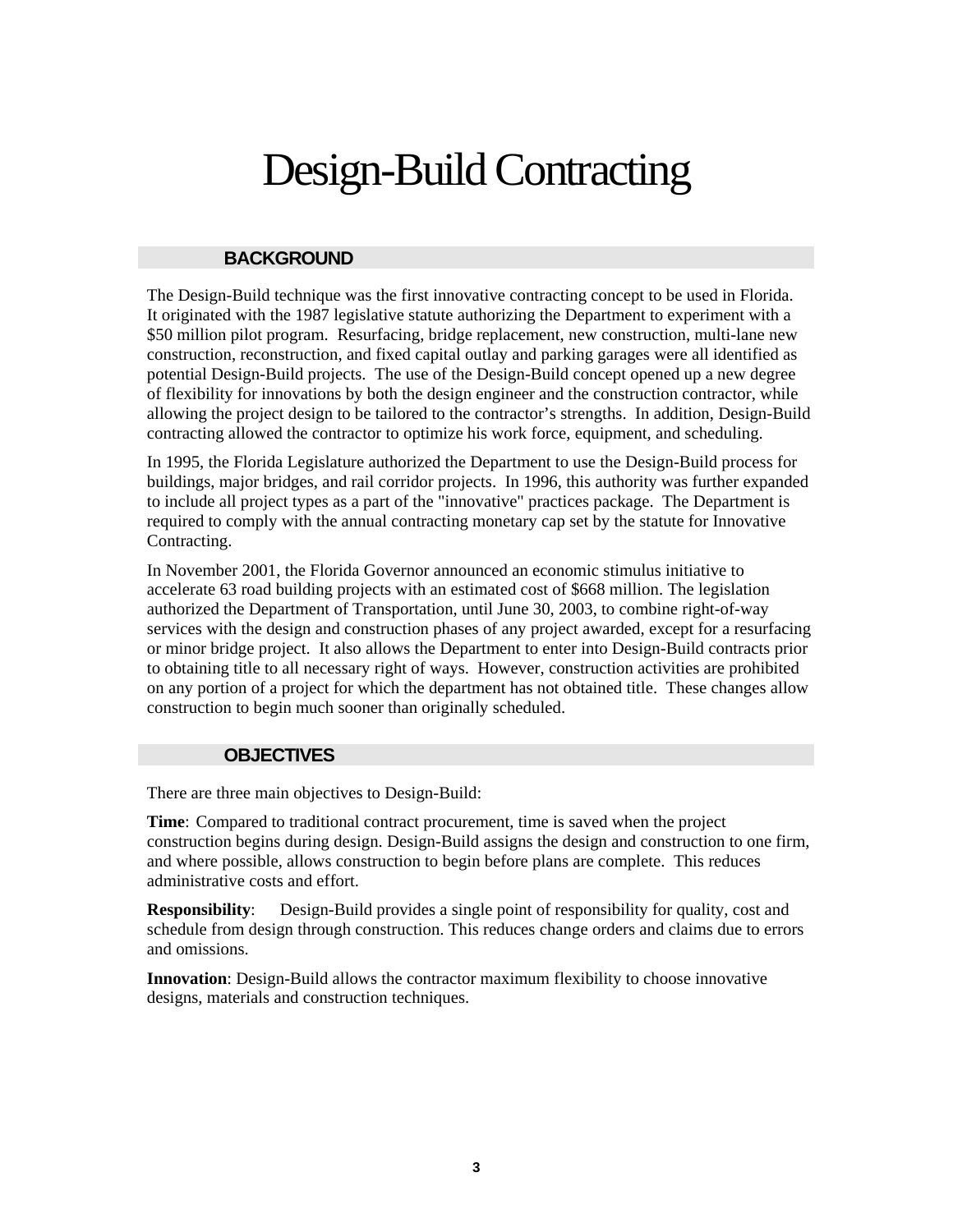#### **TECHNIQUE**

Design-Build combines the design and construction phases of a project into a single contract. The FDOT establishes the design criteria package from which the prospective bidders then develop design proposals that optimize their construction abilities. These projects allow the contractor to participate in the design in an effort to reduce costs and expedite construction. The submitted proposals are rated by a FDOT Technical Review Committee on factors such as design quality, timeliness, warranties, coordination, aesthetics, maintainability, construction methods, management capability, environmental sensitivity, MOT, maintenance, etc.

By allowing the contractor to optimize his or her workforce, equipment, and scheduling, the Design-Build concept opens up a new degree of flexibility for innovation. However, along with the increased flexibility, the contractor must also assume greater responsibility for long-term performance through the provision of a multi-year guarantee/warranty. This method helps focus the contractor and designers on working together as a team to accomplish the project goals and provide a quality, durable product.

Once a project has been identified to advance as a Design-Build project, the Department's Project Manager is responsible for coordinating the procurement of Design-Build services and overseeing the engineering/inspection and construction of the project. It takes a multi-disciplined team to develop the RFP that includes the design and construction criteria, evaluating the letters of interest, grading the proposals, and overseeing the design, construction and CEI of the project.

After the short-listed firms for the design-build project are selected, a pre-bid meeting is held to discuss and clarify any project concerns. This provides a forum for all concerned parties to clarify the scope of service and for the Design-Build firms to ask questions.

There are two types of Design-Build bidding that are used. (1) Low Bid – for scopes that are precise and clearly defined, and (2) Adjusted Score – for scopes where the end results are well defined, but the means and methods and design options are not specified and design options are available to the bidder.

From the contracting agency's perspective, the potential time savings are a significant benefit. Since design and construction are performed through one procurement process, construction can begin before all design details are finalized. Time to complete a project can be shortened by overlapping design and construction with reduced administrative costs. Also, because both design and construction are performed under the same contract, claims for design efforts or construction delays due to redesign are not allowed, and the potential for other types of claims is greatly reduced.

#### **DESIGN- BUILD QUALITY**

The overall quality of Design-Build projects is equal to that of design-bid-build projects. Design-Build projects are built to the same construction specifications, using the same construction and inspection methods as design-bid-build projects. If an item of work on the project is not covered by the Department's Standard Specifications and implemented modifications, an individually signed and sealed Technical Special Provision is required. These are discussed at the pre-bid meeting prior to the information cut-off date. Also, any requests for a design variance or design exception must be validated prior to the information cut-off date.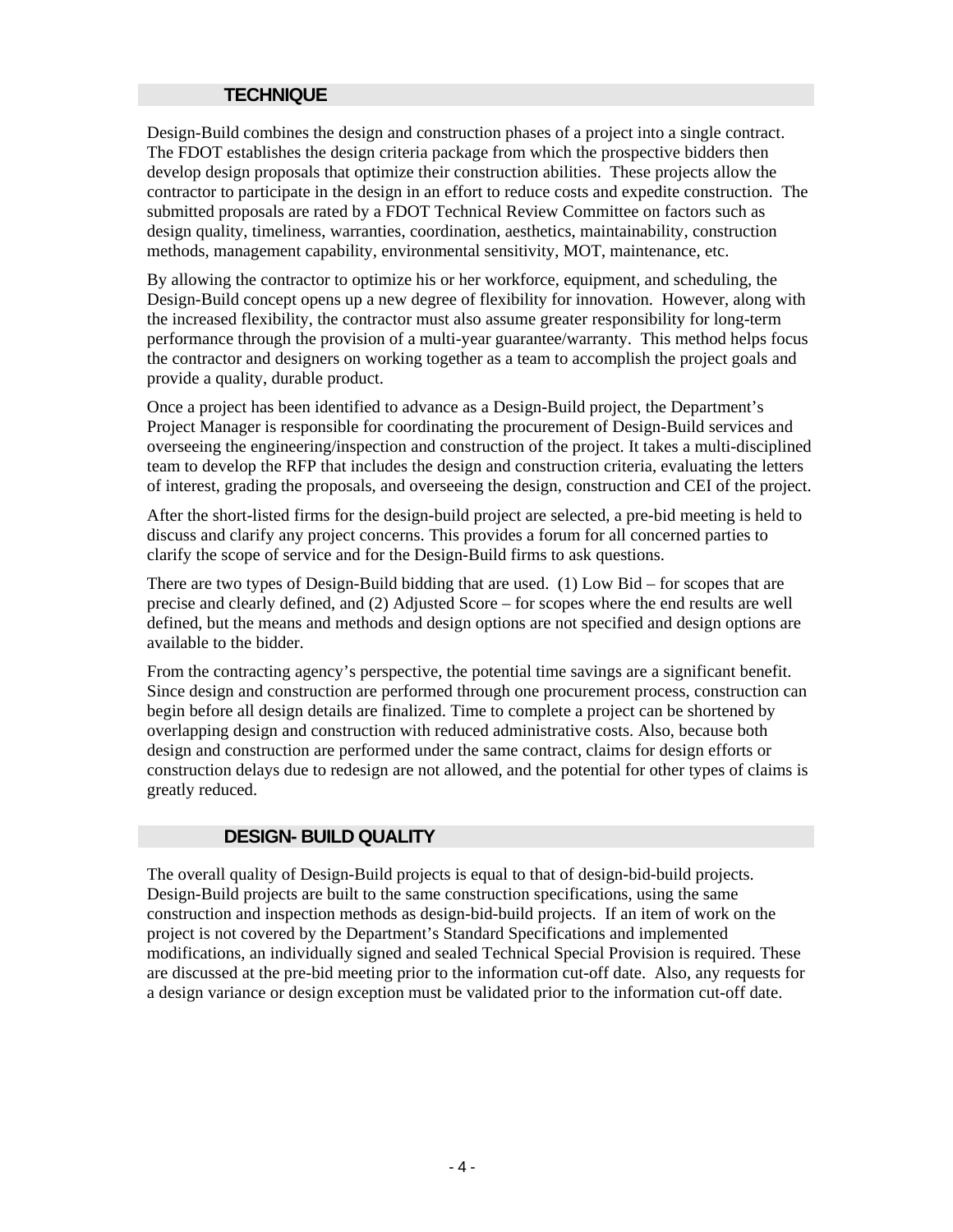#### **PROJECT SELECTION GUIDELINES**

Design-Build contracting should be considered for projects with the following characteristics:

- 1. Projects that demand an expedited schedule and can be completed earlier.
- 2. Projects that require minimum right-of-way acquisition and utility relocation.
- 3. Projects that can have a well-defined scope for all parties (design & construction).
- 4. Projects that have room for innovation in the design and/or construction effort.
- 5. Projects with low risk of unforeseen conditions.
- 6. Projects with low possibility of significant change during all phases of work.
- 7. Projects with well-defined, non-complex environmental permitting requirements.

Examples of projects that can be good Design-Build contracting candidates:

- 1. Major Bridges
- 2. Minor Bridges
- 3. ITS (computer signalized traffic)
- 4. Intersection Improvements (with known utilities)
- 5. Buildings, office buildings, rest areas, welcome stations, pedestrian overpasses (minor bridge), etc.
- 6. Interstate Widening
- 7. Rural Widening
- 8. Fencing
- 9. Landscaping
- 10. Lighting
- 11. Sidewalks
- 12. Signing
- 13. Signalization
- 14. Guardrail
- 15. Resurfacing

Examples of projects that may not be good Design-Build contracting candidates are listed below. Use of Design-Build contracting on these types of projects requires written approval by the State Roadway Design Engineer:

- 1. Major bridge rehab/repair with significant unknowns
- 2. Rehabilitation of movable bridges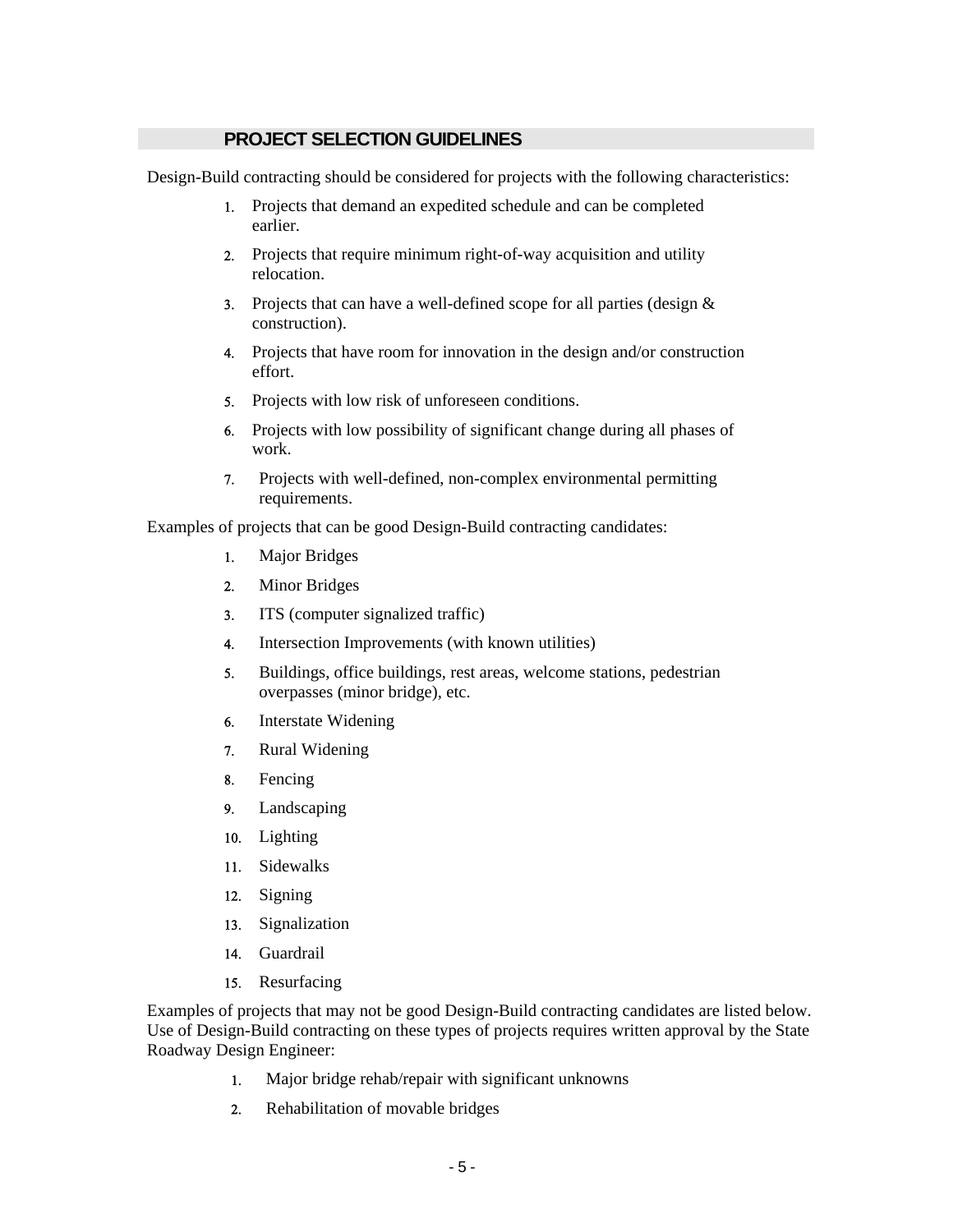3. Urban construction/reconstruction with major utilities, major subsoil problems, hazardous material, major right-of-way requirements, complex environmental permitting requirements, or other major unknowns

#### **DESIGN-BUILD MAJOR**

Major Design-Build contracts are allowed under *Section 337.11(7), Florida Statutes*. The Legislature allows the use of Design-Build contracts to expedite the project implementation and completion schedule of certain construction projects. Simply stated, Design-Build major projects include bridges where the estimated cost for construction is \$10 million and over, buildings, rail corridor projects and limited access facilities.

> *Section 337.11(7), Florida Statutes provides the "Department may combine the design and construction phases of a building, a major bridge, or a rail corridor project into a single contract. Such contract is referred to as a "Design-Build contract".*

These types of Design-Build contracts are NOT included in the \$120 million statutory cap for Design-Build projects.

> *Section 337.11(7), Florida Statutes further provides: "If the head of the department determines it is in the best interests of the public, the department may combine the right-of-way services and design and construction phases of any project into a single contract, except for a resurfacing or minor bridge project the right-of-way services and design and construction phases of which may be combined under s. 337.025. Such contract is referred to as a Design-Build contract."*

#### **DESIGN-BUILD MINOR (Statutory Cap)**

Design-Build Minor contracts are defined as any other transportation projects not previously allowed under *Section 337.11(7), Florida Statutes.* This would exclude Design-Build Major projects (buildings, major bridges, rail corridor projects and limited access facilities). Design-Build Minor contracts are allowed under *Section 337.025, Florida Statutes* and are calculated in the \$120 million cap. Therefore, Design-Build Minor contracts must be submitted to and approved by the Project Management, Research and Development Office for statutory compliance.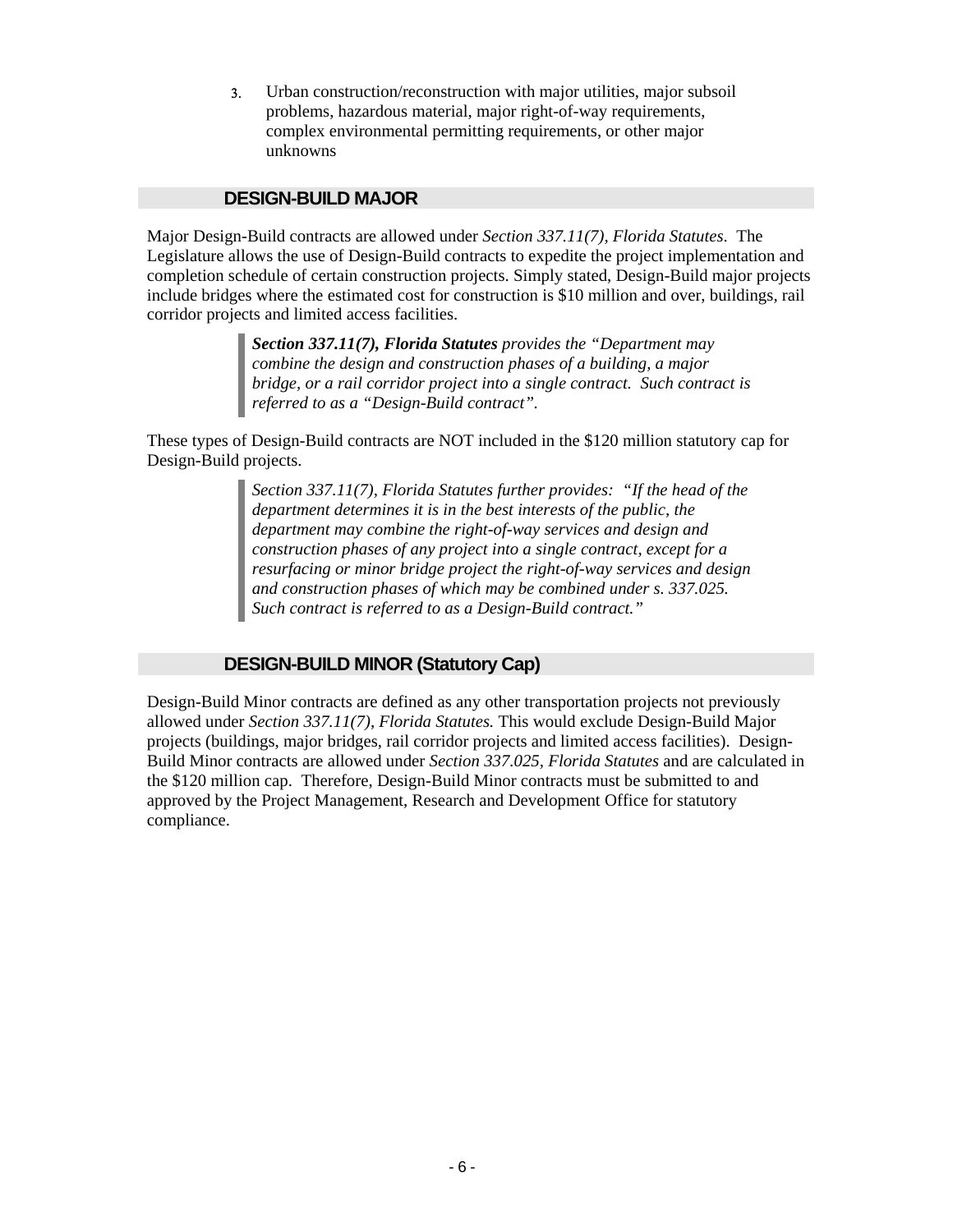#### **DESIGN-BUILD CONTRACT FINDINGS ON ACTIVE PROJECTS:**

Thirty-nine (39) Design-Build projects were active as of June 30, 2003.

| <b>Number</b><br><b>of</b><br><b>Projects</b> | <b>Work-Mix</b>                | <b>Bid Amount</b> | <b>Bid Days</b> |  |  |
|-----------------------------------------------|--------------------------------|-------------------|-----------------|--|--|
| $\overline{4}$                                | Add Lanes & Reconstruction     | \$109,489,961     | 3,274           |  |  |
| 6                                             | Add Lanes & Rehab.<br>Pavement | \$227,495,677     | 4,460           |  |  |
| $\overline{2}$                                | <b>Bike Paths</b>              | \$11,545,144      | 920             |  |  |
| $\overline{2}$                                | <b>Add Thru Lanes</b>          | \$63,142,344      | 1,050           |  |  |
| $\overline{\mathcal{L}}$                      | Replace High Level Bridge      | \$301,248,000     | 5,282           |  |  |
| $\overline{2}$                                | Bridge - New                   | \$27,295,600      | 1,644           |  |  |
| $\overline{2}$                                | Bridge-Repair/Rehabilitation   | \$10,994,000      | 820             |  |  |
| $\overline{2}$                                | <b>ITS</b>                     | \$11,289,926      | 955             |  |  |
| $\overline{2}$                                | <b>Rest Area</b>               | \$42,620,572      | 1,250           |  |  |
| 3                                             | Resurfacing                    | \$29,376,487      | 4,053           |  |  |
| $\overline{2}$                                | Misc. Construction             | \$3,851,900       | 766             |  |  |
| $\mathbf{1}$                                  | Sidewalk                       | \$14,811,268      | 641             |  |  |
| $\mathbf{1}$                                  | Signalization                  | \$1,016,599       | 280             |  |  |
| $\mathbf{1}$                                  | <b>Corridor Improvements</b>   | \$2,834,866       | 300             |  |  |
| $\mathbf{1}$                                  | <b>Drainage Improvements</b>   | \$10,977,000      | 260             |  |  |
| $\mathbf{1}$                                  | Fencing                        | \$4,160,892       | 340             |  |  |
| $\mathbf{1}$                                  | Interchange (Major)            | \$62,150,000      | 1,095           |  |  |
| $\mathbf{1}$                                  | Mill/Resurface                 | 4,871,000         | 295             |  |  |
| $\mathbf{1}$                                  | <b>New Road Construction</b>   | \$31,141,600      | 900             |  |  |
| 39                                            | <b>TOTALS</b>                  | \$970,312,836.00  | 28,585          |  |  |

Active Projects by Work-Mix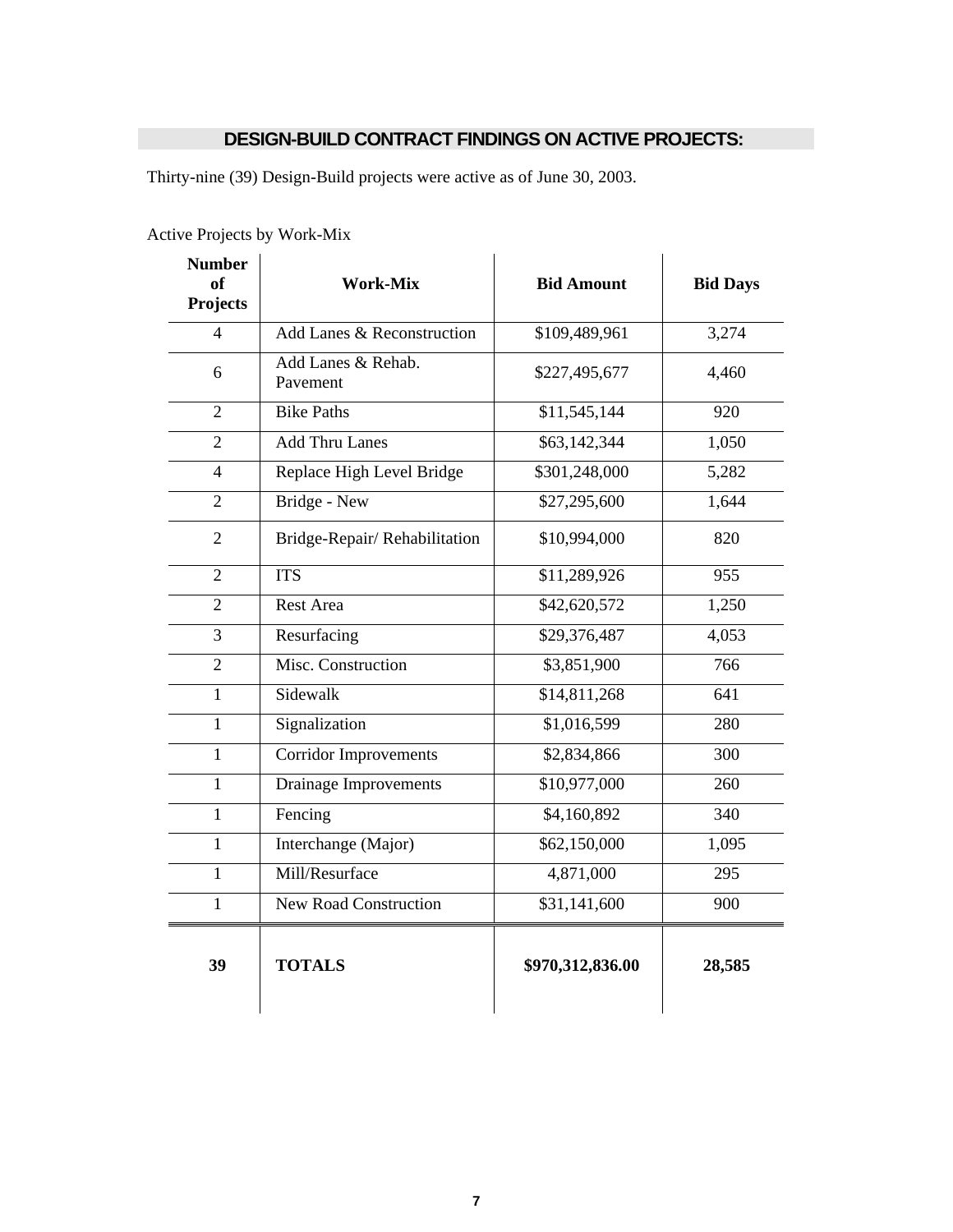## *DESIGN-BUILD COMPLETED PROJECTS*

#### **DESIGN- BUILD MAJOR**

Design-Build Major is used throughout the Department for various phases of a construction project. This includes Utility, Railroad or Other Agency<sup>1</sup> phase types.

#### **DESIGN-BUILD COST ANALYSIS**

Thirty-three (33) Design-Build projects have been completed. The work mix on these contracts varied from resurfacing projects and adding lanes to bridge replacement and ITS (Intelligent Transportation System). The Official DOT estimate for these 33 projects was \$162 million. The amount bid was \$135 million. The amount paid, was \$137 million.

Resurfacing projects are the most successful Design-Build project work-mix according to the Design-Build data in percentage of cost paid compared to the Official estimate. This type of work-mix ranged from a cost under-run from 0% to -56% under the official estimate. The average cost under-run is -35%. There were no projects over budget in this work-mix. Seven resurfacing projects were completed for a total cost of \$15 million; the Department estimate was \$22 million.

Pedestrian overpasses are another successful Design-Build project type. With five (5) completed projects, the cost over-run is 1%. The Official DOT estimate for these projects was \$8 million, with a bid amount of \$8,076,081 and a total pay-out of \$8.1 million.

Bridge Replacement was used for three (3) projects for a cost over-run of 5%. The Official estimate for these projects was \$46,507,578, with a final amount paid of \$48,215,701.

Six of the projects had a cost over-run of 10% or higher. This was due to the work being changed or modified on the projects, rework or design changes. To have a successful project, it is imperative to have a well-defined scope of services.

Every significant cost and time over-run in Design-Build contracts has been due to a change or omission in the project's scope of services. The greatest cost increase (95%) was on a project where a microwave tower had to be relocated at an I-75 interchange. This relocation was unforeseen in the original scope, resulting in a cost over-run of \$1 million.

A 93% cost over-run occurred on a project in Volusia County for traffic control devices. A supplemental agreement was executed to add a fiber-optic connection where cable was nonexistent. Camera format changes were made (from still photos to video) and additional computer equipment was needed. This resulted in a time extension of 189 days.

On a Skyway Video Modification project, the cost over-run was 66%. The project scope was written prior to 9-11 and, once the project was under way, was modified to address and meet national security issues.

#### **DESIGN-BUILD TIME ANALYSIS**

The total number of days (12,708) to complete Design-Build contracts was 18% greater than the total official days (10,877) estimated by the Department. Of the 33 completed Design-Build

 <sup>1</sup>  $1$  Other Agency Phase type is when the Department contracts with another governmental agency for services provided. The Department is responsible for administering and oversight of the project.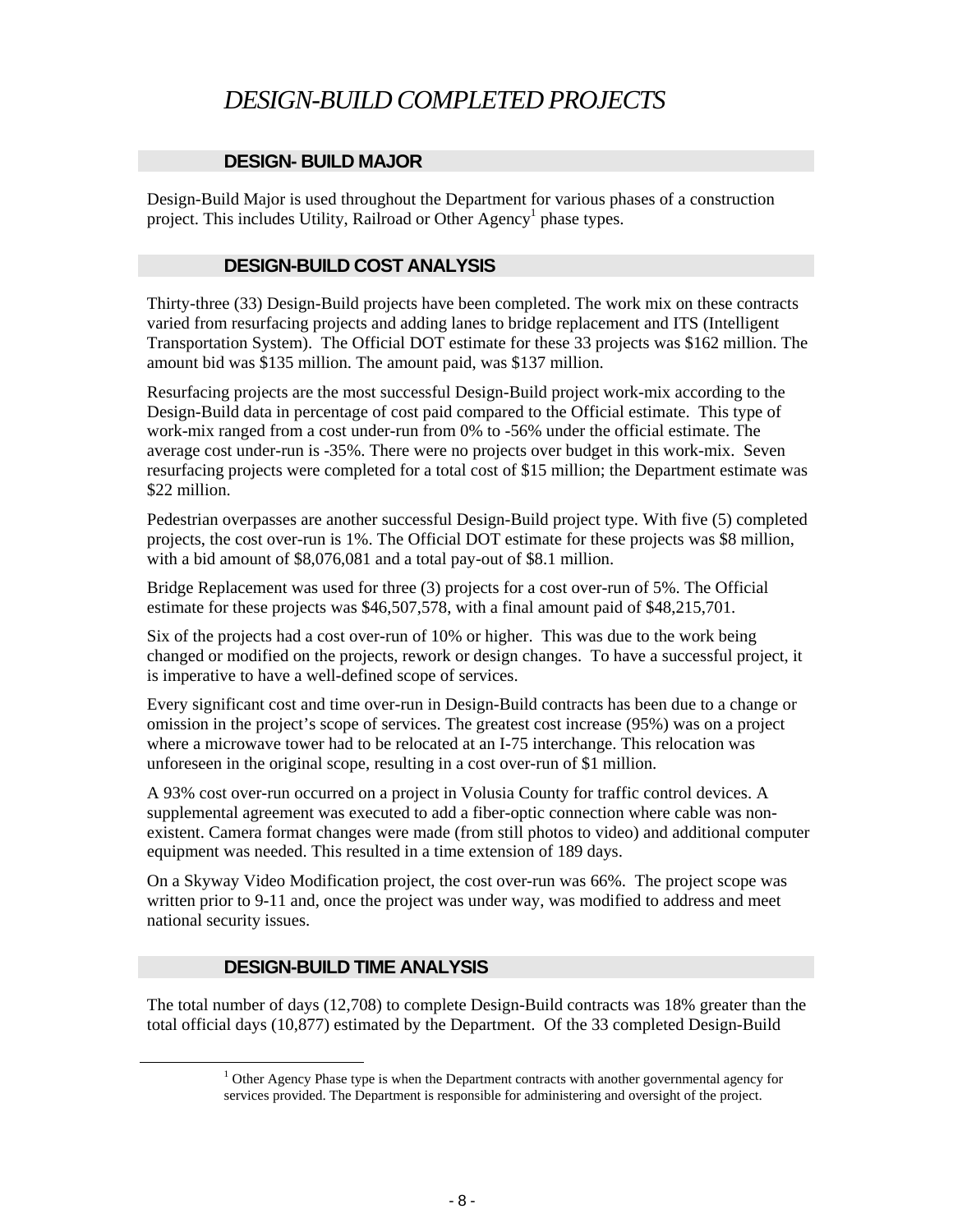projects, eleven projects were on-time or under-the-time bid. Of the projects that were on or under-time bid, five were resurfacing projects, with the greatest time savings being on bridge replacement and bridge rehabilitation projects.

The greatest time over-run was 118% on an Access Improvement Project. This was due to District specific requirements that were not included in the original scope of services. This resulted in re-work and design changes.

#### **DESIGN-BUILD VS. DESIGN-BID-BUILD PROJECTS**

To compare Design-Build to Design-Bid-Build projects, seven resurfacing projects were randomly selected. The construction costs of these projects were \$12 million. After researching the design cost, these projects were calculated to be \$2 million for a combined cost of \$14 million. The construction bid days was 1,016 and actual days used was 1,256. The combined design time for each of these projects was 4,736, for a total time for the traditional design-bidbuild projects of 5,992 days.

Resurfacing projects that were constructed using the Design-Build method took a total of 1,452 days to complete. It is apparent that the true savings in Design-Build is in the time savings.

Districts like using Design-Build contracting because of the savings and efficiencies it provides. In emergency situations, Design-Build affords them the flexibility to get the job done quickly.

In traditional Design-Bid-Build projects, the designer can be faced with an adversarial relationship with construction. If questions arise by construction, the designer may feel like they have to defend the design. When working in a Design-Build partnership situation, the design and construction firms have a stake in the successful outcome of the project. With a Design-Build contract, issues within the contract are not the owner's issues, which is a significant benefit of this type of contracting method. Communication lines are more open between the Design, Construction and the Department using Design-Build.

With Design-Build, it is very important to have a clearly-defined scope that encompasses all disciplines and activities. Good project selection guidelines are important too. Risk should be the contractual responsibility of the party best able to manage that risk.

#### **QUALITY ASSURANCE**

To insure the Design-Build process as required by Guidelines, Specifications, etc., are being followed, the State Construction Office evaluated experiences and has initiated changes to the Design-Build process. A field review was done on the following indicators:

a. RFP's

 $\overline{\phantom{a}}$ 

- b. Proposal Evaluations
- c. Selection Process
- d. Technical Specifications/Specifications
- e. Plans/Shop Drawing
- f. Testing methods/records
- g. Original Cost/Time vs. Final Cost/Time

A letter from the Review Team showing findings and corrective recommendations will be sent to FHWA/State Construction Engineer/District Construction Engineer within two weeks after the review.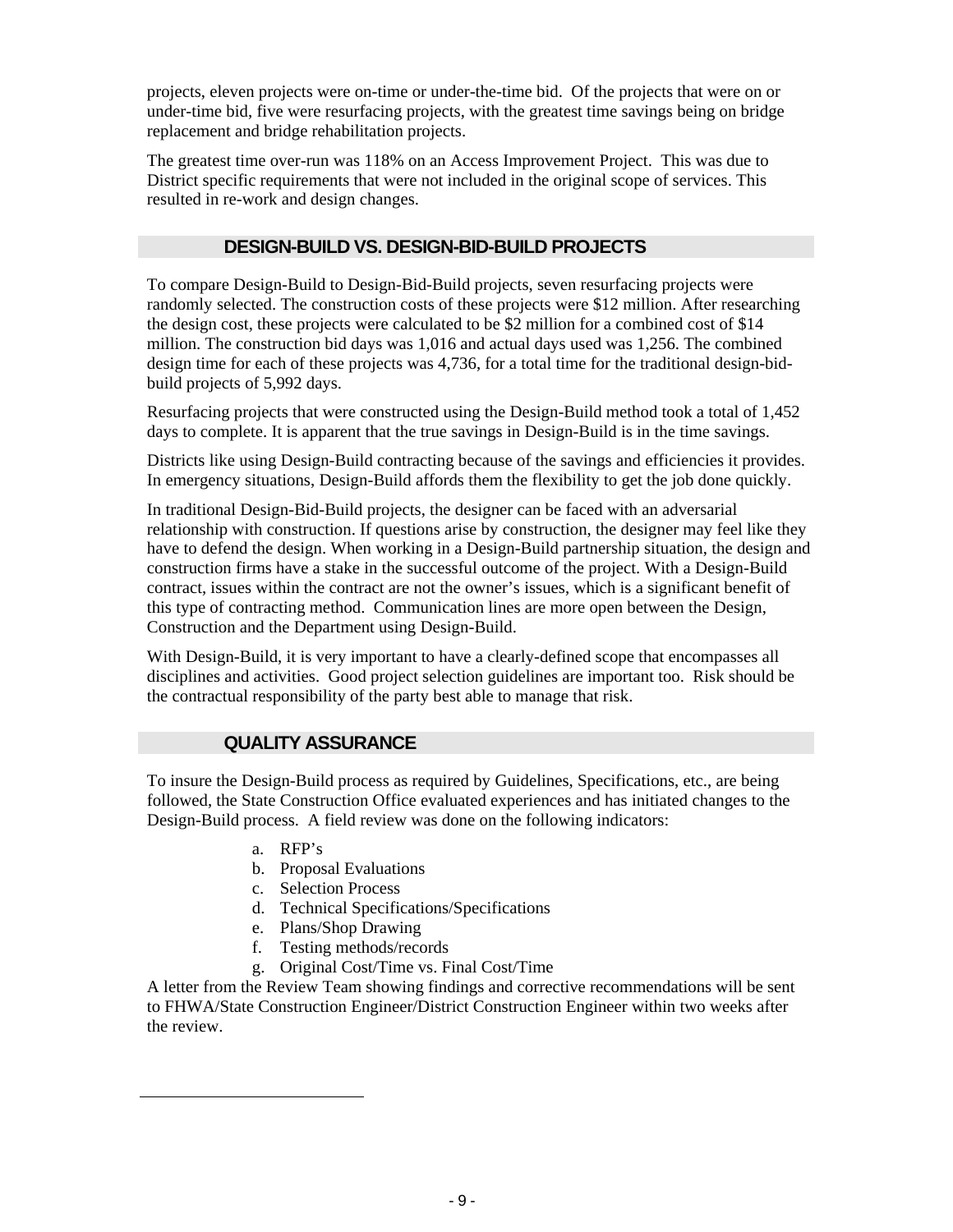Since its implementation in 1996, the use of the Design-Build concept has been used with many ideas being tried. A decrease of time over-runs are being realized and many more projects are being let thru this contracting process.

#### **SIGNIFICANT FINDINGS**

Several factors are critical to the success of a Design-Build project. The most important factor is having a well-defined scope. Most cost over-runs on Design-Build projects stemmed from having to extend or change the scope of service. It is imperative that all parties share an understanding of the scope and what is expected. Communication between the Department and the Design-Build firm is essential. Collaboration between offices during scope development is critical and should be mandatory.

#### **PROJECT MANAGER**

A Project Manager must be able to lead the Design-Build team and make decisions that are in the best interests of the project as well as of the owner. This individual must be the liaison between design and construction through completion of the contract and must promote a "team" approach for the project and monitor project progress. The Project Manager must stay involved, be knowledgeable about the project, perform periodic jobsite visits and be pro-active when dealing with issues that may arise. This is a key position that requires many skills that cross a broad range of disciplines.

#### **LESSONS LEARNED**

The most important lesson learned, from a District perspective, is that there needs to be a single point of responsibility in charge. This person, usually the Project Manager, must be responsible and accountable, with the ability and motivation to make decisions based on what is best for the project and owner.

If the Design-Build firm has the flexibility to modify the preliminary (30%) design and still meet the scope and requirements of the RFP without sacrificing safety and life cost of the final product, the Department receives an equal or better end result. Further, if these modifications result in no additional cost or increase in time, then this is a win-win situation for all parties involved. The Design-Build firm must build what they propose in their Technical Proposal. They have the right to make adjustments if approved by the Department.

Everyone takes a more pro-active role in the success of the project, from the District Consultant Project Manager to the subcontractors. Because everyone has a stake in the success of the project, a sense of ownership prevails.

Reviews of some recent Design-Build projects indicate that an emphasis on the following issues may help ensure a successful Design-Build project:

- Pick the right project for Design-Build. Projects must be well-defined.
- Pick the right team. The selection process must be carefully structured to select the best qualified team.
- Prepare a clear and concise request for proposal. The scope must cover all desired work requirements.
- Allow for contingencies to cover unforeseen conditions.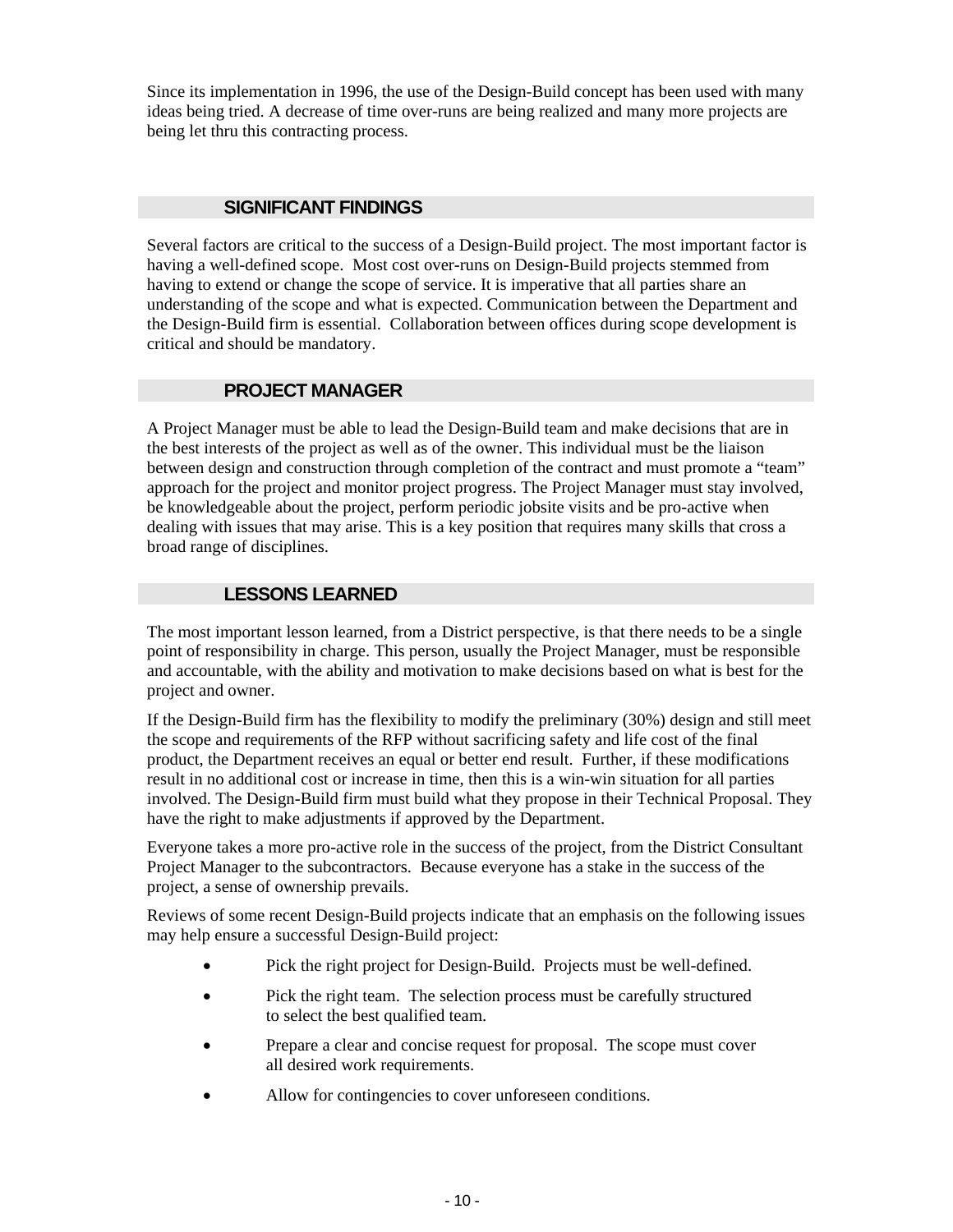- Submit adequate component plans sets.
- Allow adequate time for plan reviews.
- Process all information and decisions through the FDOT Project Manager.
- Recognize that communications is key. Frequent project meetings with the FDOT Project Manager, the contractor, designer, CEI and other interested parties are necessary to the success of the project.
- Document all actions and decisions.

#### **Problem Areas and Corrective Action Taken**

*1. Who at FDOT is responsible for making sure all the conditions of the FHWA SEP-14 approval are being fulfilled? What reporting processes are in place to support this effort?* 

#### **Corrective Action: Responsibility for making sure the FHWA requirements are fulfilled**:

The Project Management, Research & Development (PMRD) Office is responsible for policies, procedures, program oversight and reporting. The State Construction Engineer is the designated individual responsible for ensuring that the Department complies with FHWA requirements for Specifications, Scopes of Service, Request for Proposals (RFP), Guidelines, Procedures, Task Team Support, Reports, etc. The Districts are held responsible for ensuring the required procedures, documentation, etc., are followed in accordance with the FHWA requirements and established Design-Build policies. Any questions, clarifications, etc., should be sent to the State Construction Office, which will coordinate with appropriate offices to ensure that such are acted upon in a timely manner.

*2. All federal-aid Design-Build projects must meet the requirements as proposed in the draft rule published in the Federal Register on October 19, 2001. If the Design-Build firm is performing CEI or acquiring right-of-way, all projects must use the same standard scopes developed by the Central Office. The standard scopes are to be approved by the FHWA before released to the Districts for incorporation into the RFPs. What process does FDOT have in place to make sure the standard scopes are being utilized?* 

**Corrective Action: Request for Proposals (RFP)**: The Districts shall use the approved RFP as shown on the Construction Office web page. The address is:

http://www.dot.state.fl.us/construction/Design%20Build/Design-Build.htm. An electronic copy of the RFP, with changes identified clearly, shall be submitted to the State Construction Office on all projects for review and approval prior to submittal to the short listed firms. The intent of the State Construction Office's review is to assure these documents are in conformance with the commitments made to FHWA. FHWA receives the electronic copy on all Federal Aid Oversight Projects for review and approval. At FHWA's request, a minimum of two weeks is scheduled for their review and approval of the RFP.

*3. Application to Oversight or Exempt Projects: These 12 Design-Build conditions apply to all federal-aid projects, not just those with the FHWA oversight. The only difference is oversight projects are reviewed and approved by the FHWA on a project-by-project basis; exempt projects are reviewed on a program basis. For projects exempt from the*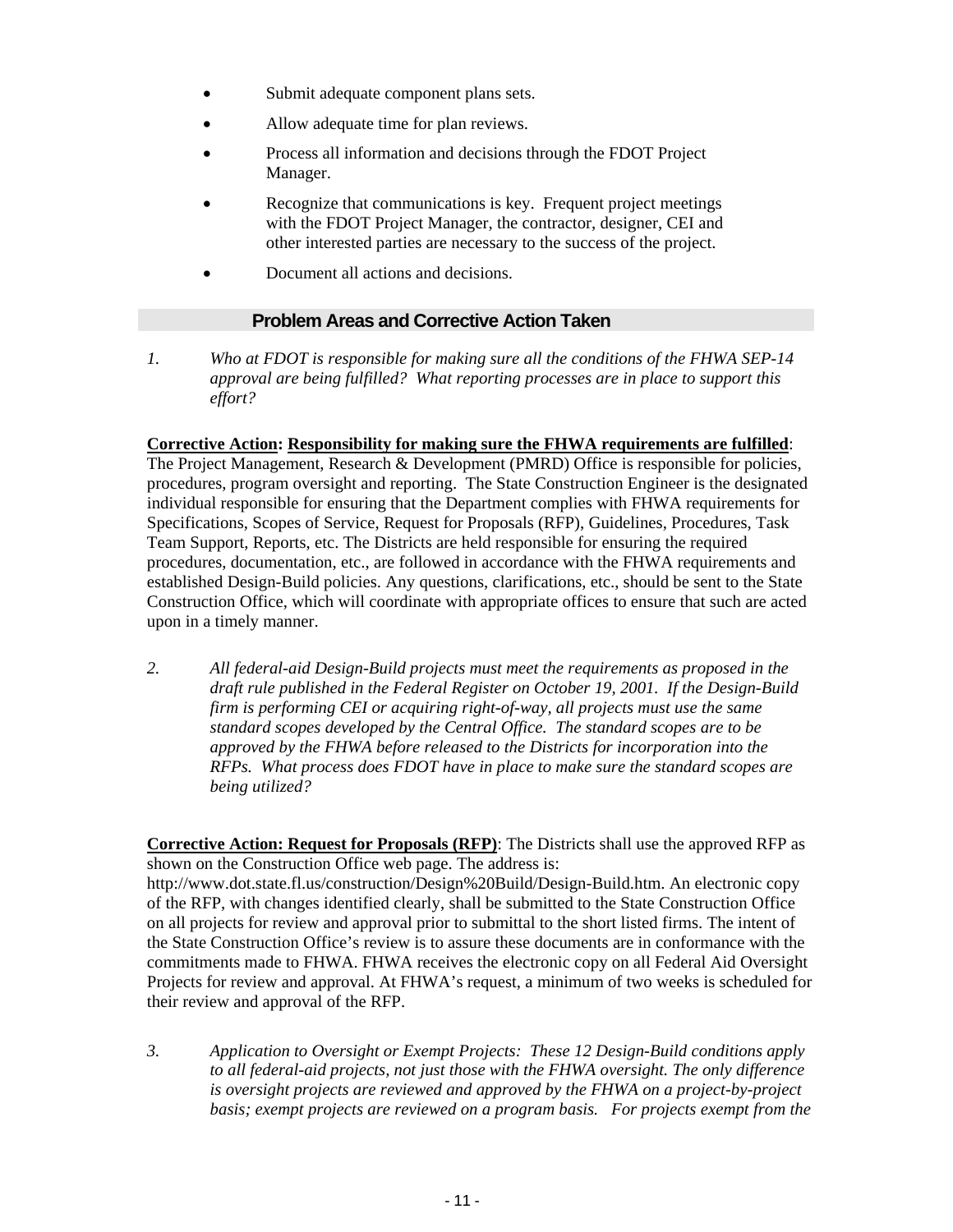*FHWA's project level oversight, the state is required, in accordance with the approved Exemption Agreement, to assure exempt projects meet these conditions. A Design-Build project is determined to be oversight by following the criteria contained in the existing FHWA/FDOT Exemption Agreement; e.g. Interstate Federal-aid projects over \$1 million in construction costs, excluding 3R work. What process does FDOT have in place to make sure "exempt" projects abide by these conditions?* 

**Corrective Action**: **Initial Federal Authorization Request**: On FHWA Oversight Projects the District Federal Aid Coordinators submit the initial federal authorization request to the Federal Aid Office after the RFP has been sent to FHWA for review. The Federal Aid Office then submits the authorization request to FHWA, and FHWA approves it after completion of their RFP review. On all federally funded Design-Build projects, whether exempt from federal oversight or not, the federal authorization must be approved by FHWA before the RFP and Design/Construction Criteria Package is published or mailed. It is the Project Manager's responsibility to coordinate with the District's Federal Aid Coordinator in order to comply with the Federal Aid Technical Bulletins 02-3 and 02-4 for all Federally funded (or potentially Federally funded projects) when requesting federal authorization. These technical bulletins are attached to this letter and can also be found at the following address: http://ombnet.dot.state.fl.us/financialplanningoffice/federal/fedtech/Federal\_Aid\_Technical\_Bull\_ etin\_2002.pdf

*4. RFP Approval/Project Authorization /Concurrence-in-Award: For Federal-aid oversight projects, a key step in the Design-Build process is the FHWA's approval of the RFP document. Once approved by the FHWA, the RFP can be released by the State and federal-aid project funds can be authorized for project advancement. The FHWA's concurrence-in-award is required on all federal-aid oversight projects. The concurrence- in- award package shall include a summary of the adjusted scores, the results of the question and answer session by the three short listed firms, and the Department's selection committee's decision for award of the contract. No concurrence-in-award requests have been submitted for the Design-Build projects. What will FDOT do to correct this situation and what will the process be for concurrence-in-award submittals?* 

**Corrective Action**: **Concurrence-in-Award process**: The Summary of Adjusted Scores (Technical Score, Bid Proposal Amount), Proposed Contract Time, DBE Commitment, and the Department's Selection Committee decision for award (final rankings) is posted on the Procurement Office's web page for use by FHWA. The address is: **http://www.dot.state.fl.us/procurement/results/desnbid\_results.htm**. At the time of this posting the District Professional Services Unit will email FHWA to direct their attention to the website for the selection results and request concurrence in the award. FHWA shall reply via email to the District Professional Services Unit and the Project Manager indicating their concurrence in the award. Once the concurrence-in-award is obtained, the District Professional Services Unit executes the contract. The Project Manager then notifies the District Federal Aid Coordinator of the awarded amount (along with a copy of FHWA's concurrence e-mail) and requests a modification be processed to the federal authorization to adjust the federal authorization to the awarded amount.

*5. Construction Engineering Inspection (CEI): For all Federal-aid projects, if the CEI is hired by the Design-Build firm, the FDOT Central Office, in consultation with our office, has developed two scope documents that must be included in the RFPs. One is*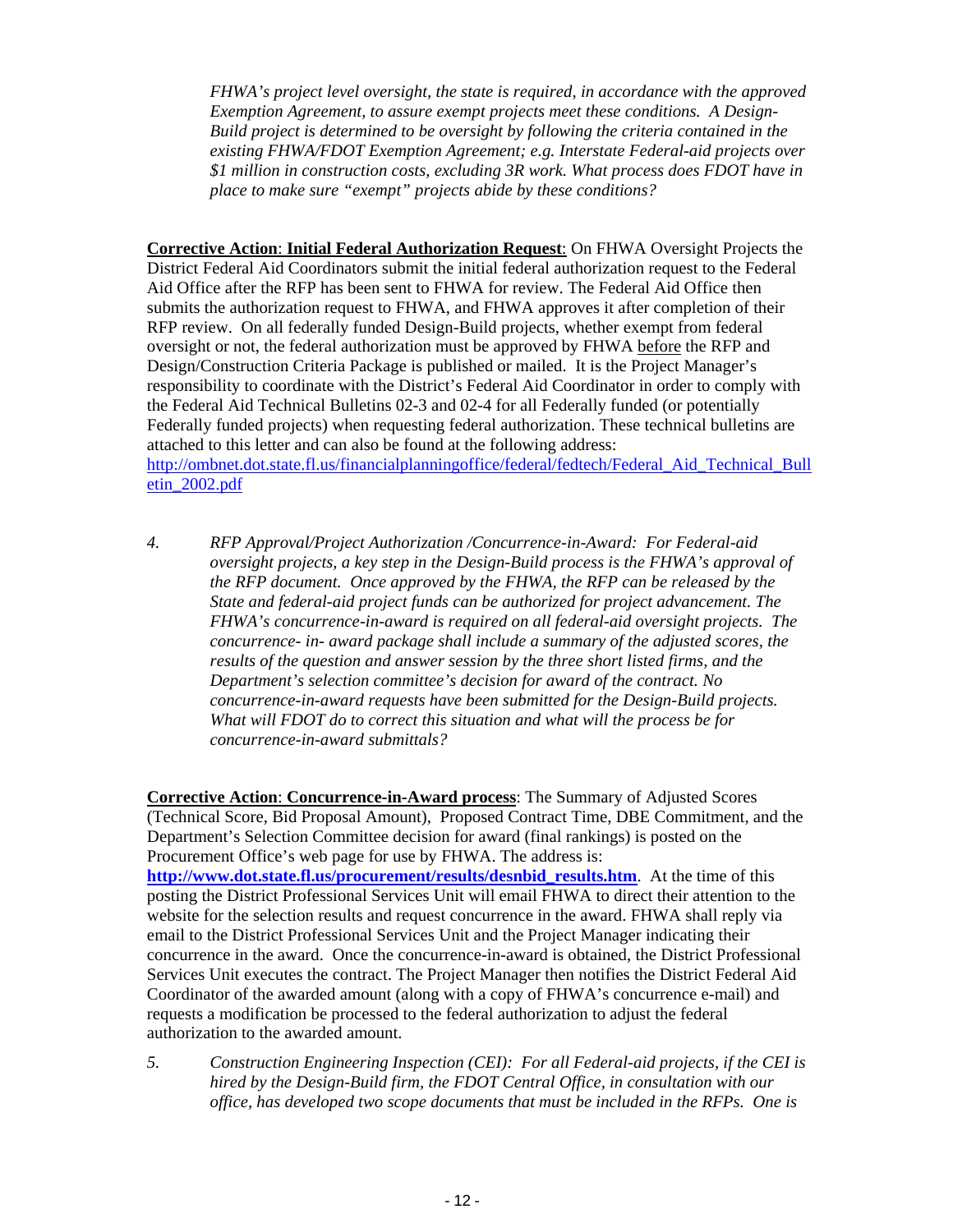*referred to as the Scope for Construction CEI, which is the consultant hired by the Design-Build firm. The other is referred to as the Oversight CEI, which is the consultant hired by the Department. The use of an Oversight CEI is required to enable the Department to meet the requirements of the FHWA's quality assurance regulation 23 CFR, part 637.* 

 *The scope for the Oversight CEI as developed by the Central Office must be approved by the FHWA prior to release to the Districts. The Districts are allowed to make minor modifications to the standard scope (such as for sampling and testing frequency) to fit project specific conditions. In addition, for Federal-aid oversight projects the consultant agreement used to hire the Oversight Consultant (scope of services RFP and staff hour estimate) must be reviewed and approved by the FHWA per the normal consultant agreement process in the FDOT procedure 375-030-002. What process does FDOT have in place to make sure the standard scopes are being utilized with only minor revisions?* 

**Corrective Action: Scope of Services:** The Districts shall use the approved Design-Build CEI and Oversight CEI Scopes as shown on the Construction web page. The address is: http://www.dot.state.fl.us/construction/Design%20Build/Design-Build.htm. An electronic copy of the Scope of Services, with changes identified clearly, is submitted to the State Construction Office on all projects for review and approval prior to submittal to the short listed firms. The intent of the State Construction Office's review is to assure that these documents are in general conformance with the commitments made to FHWA. FHWA also receives the electronic copy on all Federal-Aid Oversight Projects and requests a minimum of two weeks to schedule their review and approval.

**Testing:** The Department or its representative will perform verification and resolution testing services in accordance with the latest Specifications. On all Federal-Aid Projects, the Department or its representative shall perform verification sampling and testing on-site as well as off-site locations such as pre-stress plants, batch plants, structural steel fabrication plants, etc.

*6. Warranties: For projects on the National Highway System (NHS) warranties are allowed provided they meet the requirements of existing regulations in 23 CFR 635.413 (which limits the application of warranties to specific products or construction features as approved by FHWA). For non-NHS projects, the states can continue to use their own warranty procedures. Due to the reduced inspection frequency proposed in the standard Oversight CEI scope developed by the Construction Office, warranties for asphalt, concrete and other specific work items will be required by the FHWA to offset the risk associated with the reduced level of inspection.* 

**Corrective Action: Warranty/Guarantee Specifications**: The Districts were issued the following directions:

The following warranty/guarantee specifications are included in all future Design-Build contracts:

Section 5-14, Contractor Guaranteed Project Features - The Districts identify the project features to be guaranteed in the RFP. The standardized RFP posted on the State Construction Office website includes the most common features. In any case, Asphalt Pavement needs to be listed as one of the project features if Section 338 is not part of the RFP and asphalt pavement is part of the contract.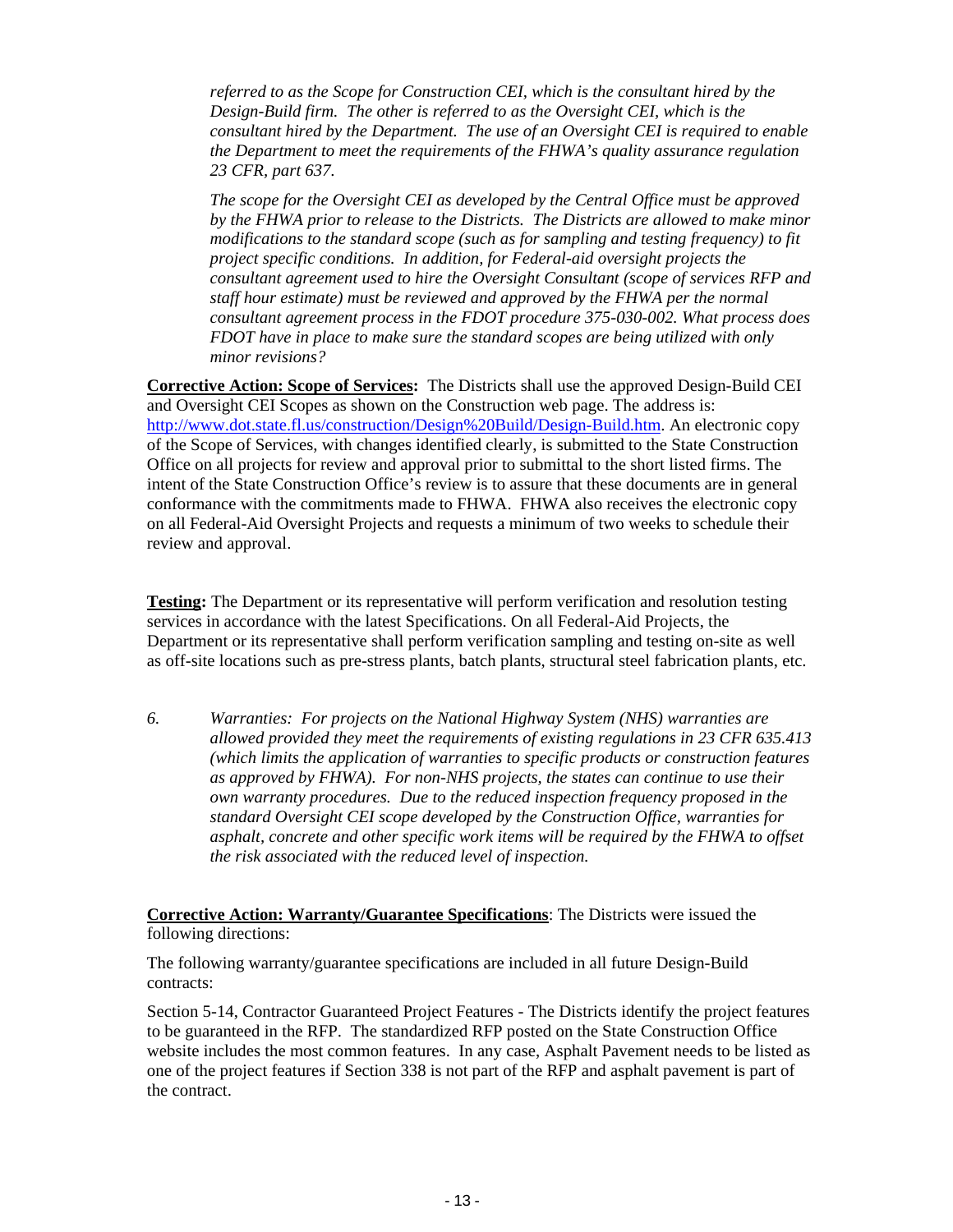Section 338, Value-Added Asphalt Pavement - This specification can only be included upon approval by the State Construction Office. FDOT is currently working with the industry on a 3 year specification which, when finalized, will be part of all future Design-Build contracts.

Section 355, Value-Added Portland Cement Concrete Pavement - This specification is included on contracts that include Portland Cement Concrete Pavement.

Section 410, Value-Added Structural Components - This specification is included on contracts that involve construction of these components.

*7. Value Engineering and Use of Value Engineering Change Proposals (VECP's): Consistent with our current regulations in 23 CFR 627, a value engineering analysis is required of all Federal-aid projects estimated to cost over \$25 million. This study can be performed by the State, its consultant, or be a requirement in the RFP for the Design-Build firm to perform. VECP clauses are allowed, but not required for Design-Build projects. A VECP submitted to the FHWA for a Federal-aid project must provide an equal or better product at less cost. What process does FDOT have in place to make sure the necessary VE Studies are being conducted and how are these studies being reported?* 

**Corrective Action: Value Engineering (VE):** All projects with an estimated cost of \$20 million or more have a minimum of one VE study conducted prior to or during the development of the Design and Construction Criteria. This estimated cost shall include all costs associated with the project, including but not limited to design, right-of-way, construction, and administrative costs.

*8. Design variances are being granted which would normally not be granted on conventional projects, saving Design-Build firm money and time.* 

**Corrective Action: Design Variances/Exceptions Requirements**: The Department does not consider a deviation from the design criteria or our specifications as an "innovation." Therefore, a design variance or exception is not considered innovative. If a short listed firm requests a variance or exception during the technical proposal phase, it must be discussed during the prebid meeting or prior to the information cut-off date as identified in the RFP. Such variance/exception must be approved or disapproved prior to the information cut-off date. Design exceptions require approval by the State Roadway Design Office and FHWA (for oversight projects). This requires extensive coordination in a short time frame. All such variances/exceptions must be shared with all short listed firms prior to the information cut-off date (final information cut-off date shown in RFP). Any design variances/exceptions submitted by the short listed firm after letting is considered as a Value Engineering Change Proposal.

It is highly encouraged that any specific design variances/exceptions be included in the RFP after the necessary approvals have been obtained. The Districts, at their option, can specifically prohibit, in the RFP, submission of such variances/exceptions after letting.

Designers may feel this change (sharing variance/exceptions during the proposal phase with all parties) limits their innovation, but as stated above, the Department does not consider this as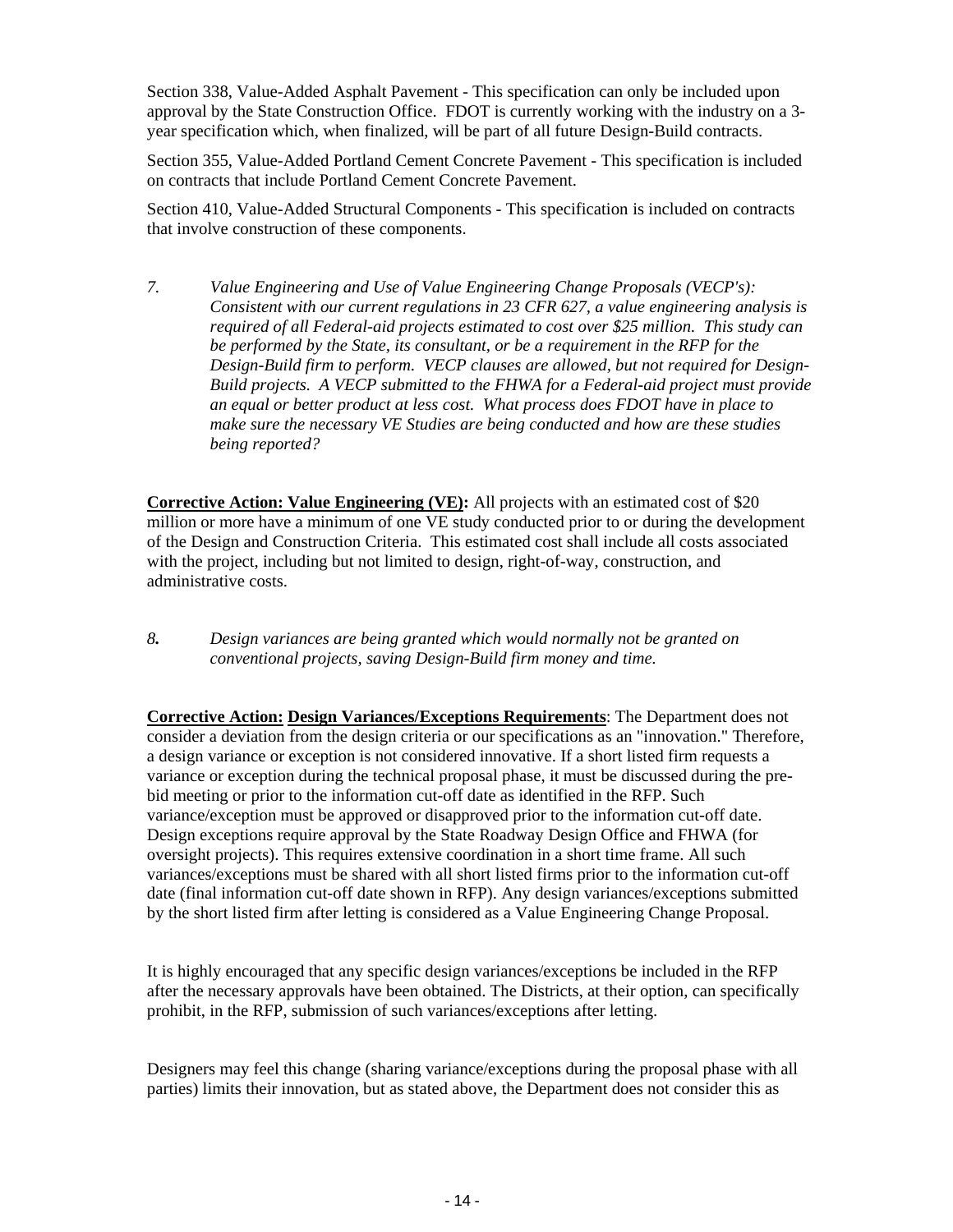innovation. The Department wants to encourage innovation through the contractor's means and methods and not by deviating from Design Standards.

*9. The means by which the Schedule of Values is reviewed and approved by the Districts and the Monthly Estimates are being paid are leading to front- loading and overpayment.* 

**Corrective Action: Schedule of Values**: The Districts shall adhere to the direction provided in instructions distributed via email dated 03/31/2003. An example of a typical Schedule of Values can be found at **http://www.dot.state.fl.us/construction/Design%20Build/Design-Build.htm** for the District's use and modified as necessary.

*10. Many required submittals on FHWA Oversight projects are not being submitted.* 

**Corrective Action**: **Specifications, Shop Drawing and Plan Requirements**: The Districts shall adhere to the direction provided in the Construction Memorandum No. 21-02 dated 10-07-02. The address is: **http://www.dot.state.fl.us/construction/memos/2002/dce21-02.pdf**. The District Specifications Engineer shall be included in the development and inclusion of the D-B Division I Specifications in the RFP. Any changes to the D-B Division I Specifications shall be reviewed and approved by the State Specifications Office, the State Construction Office and FHWA prior to advertisement. Furthermore, the District Specification Engineer shall review and approve the Specification Package submitted by the D-B firm.

**Pavement Design and Typical Section**: The Design and Construction Criteria package shall include the minimum pavement design and typical section criteria. For the pavement design, it should typically include the minimum design period, minimum ESALs, minimum design reliability factors, roadbed resilient modulus, minimum structural asphalt thickness, cross slope and the need for Modified Binder. For resurfacing design, a minimum milling depth and whether an ARMI layer is required should also be included in the criteria. For the typical section design, identify the minimum lane widths, shoulder widths, median widths, cross slope, and front slope requirements. The Pavement Coring and Evaluation should be provided with the criteria.

#### **SUMMARY**

This report documents the results of 33 completed projects and an additional 39 on-going projects. An evaluation of these projects showed time savings in project delivery. Cost comparisons between design-bid-build projects and Design-Build projects are difficult as no two projects are alike. However, seven resurfacing projects completed using Design-Build at a cost of \$14.6M was significantly less than the Official Estimate of \$21.8M.

As with any contracting process, changes in the scope of work post-award produced the most dramatic effect on time and cost increases. Clearly-defined scopes of work are essential to minimize post-award contract changes.

Quality Control/ Quality Assurance have not been a significant issue with Design-Build. As reported, the same systems are in place for material testing and acceptance as for Design-Bid-Build. In addition, warranty/guarantee provisions have been included to provide additional assurance for major project components.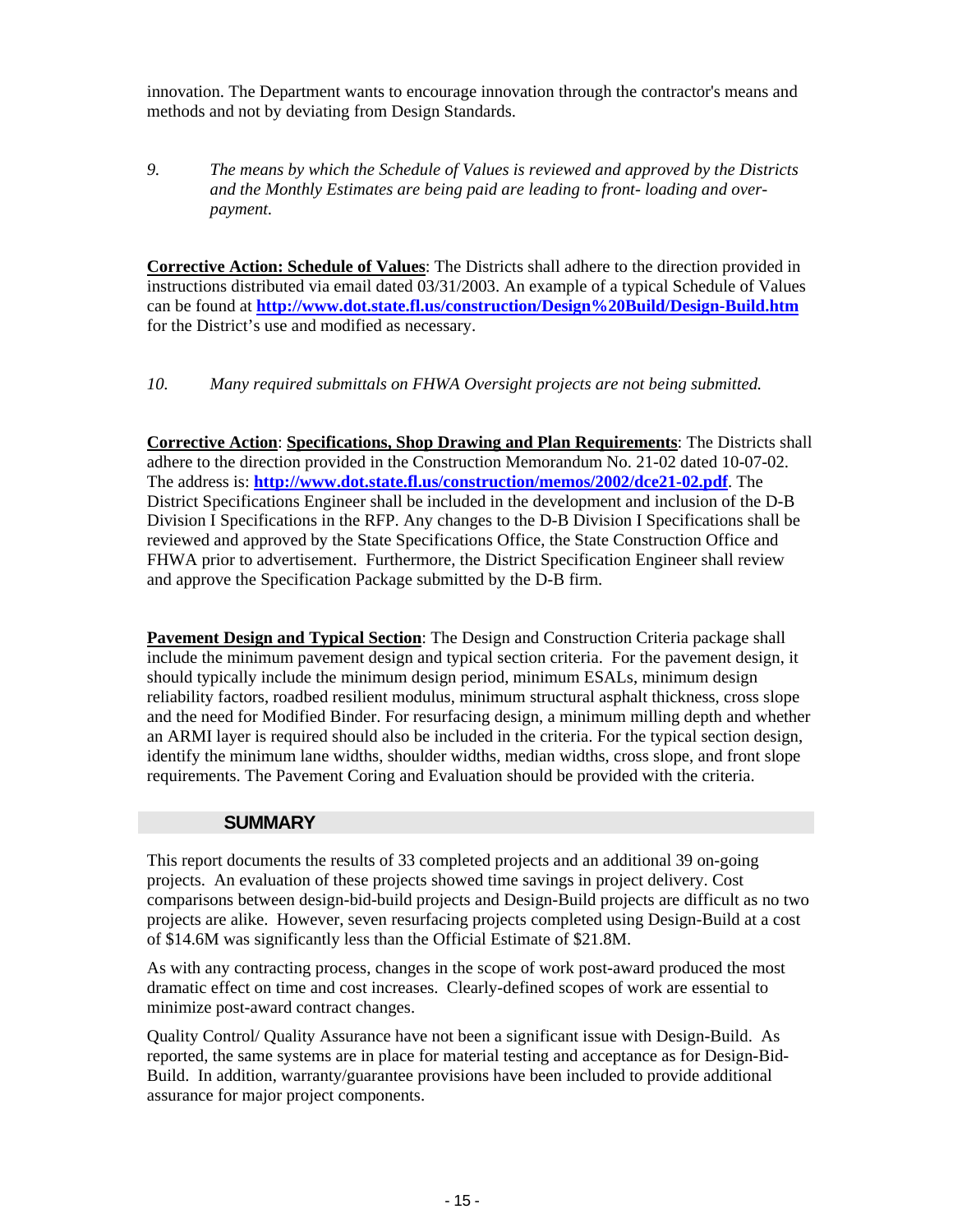Design-Build has proven to be an effective contracting methodology. It is codified as a standard procurement process at FDOT. Process improvements have been initiated since the program beginning and, like any process, will continue to be refined based on lessons learned.